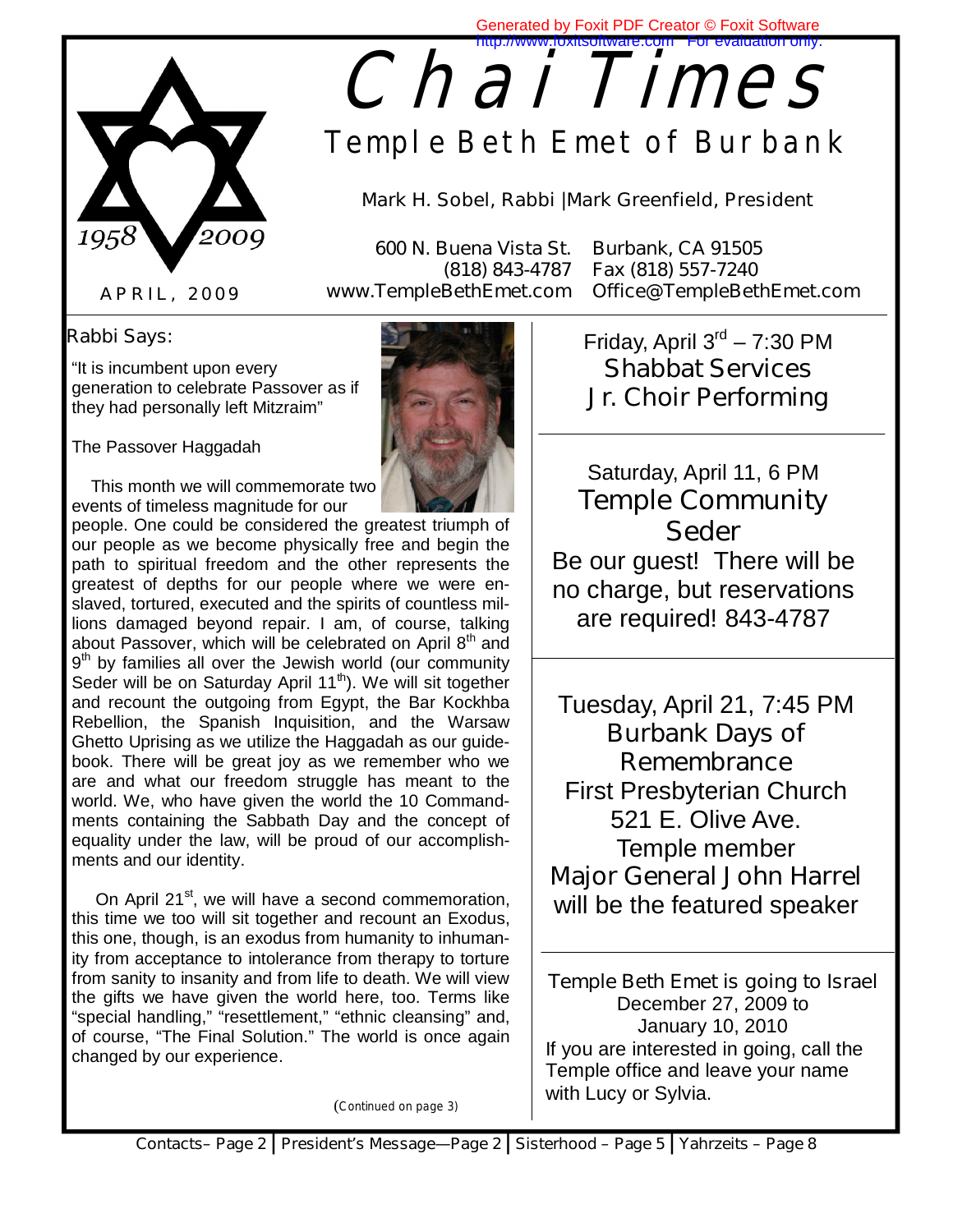## President's message

Dear friends and fellow temple members,

In a few short weeks we celebrate Pesach and I couldn't help but think about this as I sat at our temple board meeting last week. Can you imagine

if, instead of dealing with today's problems, we were back in Egypt, facing the problems that Moses confronted!

Moses: "Listen, ya'll. We have to get out of here! Now!"

First elder: "What do you mean 'now'? I'm really busy. Maybe next month."

Second elder: "Moses, what's the rush? I mean, this is a tough time and my wife would kill me if we leave before her bread rises. Someone else can go. We'll catch up later."

Moses: "You don't understand. This is urgent. This exodus won't work unless we all participate and work together."

Third elder: "Who are you to tell us that we should leave permanently. We could just take a little trip and come back later. Maybe we could take a bunch of little trips?"

Moses: "G d says that little trips won't work. It's gotta be a major effort by everyone!"

Following that very meeting, I received a thought-provoking email from a board member regarding issues discussed. In it she asked, "What good is voting and making decisions if there is never any follow through? There was a great forward movement "talk" at the meeting, it was refreshing! Let's capitalize on it and hold people accountable." I happen to agree with her sentiment!

*(Continued on page 5)* 

### **TEMPLE BETH EMET CONTACTS**

| President<br>Gift Shop  Fran Bernstein 818-920-0426 | Mark Greenfield818-749-2839 |               |
|-----------------------------------------------------|-----------------------------|---------------|
| Havurah Ruth Glick                                  |                             | .818-780-9134 |
| Host an Oneg                                        | call Temple                 | 818-843-4787  |
| Men's Club                                          | Jerry Engelberg             | 818-843-4787  |
|                                                     | Beth Rosen                  | .818-843-4787 |
| Reach Out                                           | . call Temple               | 818-843-4787  |
|                                                     |                             | .818-843-4787 |
| Sisterhood Membership                               | Ruth Glick                  | .818-780-9134 |
| Temple Enrichment call Temple                       |                             | 818-843-4787  |
| Temple Membership  Ruth Glick                       |                             | 818-780-9134  |
| Temple Usage                                        | call Temple                 | 818-843-4787  |
| Tributes                                            | John Eisinger               | 818-842-5439  |
| Ways and Means                                      | Lisa De Luca                | .818-843-4787 |
|                                                     |                             |               |
| PublicityYvonne Beltzer818-848-6204                 |                             |               |

**Rabbi William M. Kramer Z''L\* . . . . . . . . . . Rabbibill.com** \*May his memory be a blessing."



#### **CHAI TIMES TempleBethEmet.com**

**Chai Times** is a free, monthly newsletter delivered by mail or available on the Temple Beth Emet website.

Article submissions are welcomed and may be emailed directly to the **Chai Times** at

### **Office@TempleBethEmet.com**

or by delivery to the Temple office. Articles will be published based on space available, relevant content, and at the discretion of the Editing Staff, Temple Officers and Directors.

### **Tribute Cards**

Tribute cards are always in order for happy or sad occasions. These cards are a wonderflul way to remember or honor someone. The cost of our Tribute cards is now \$3.00 each.

If you would like to send a card, just contact our Tribute Chairperson, John Eisinger at 818-842-5439, and he will do the rest.

If you have any suggestions or ideas on how we can better serve our members, Temple President, Mark Greenfield would like to hear from you. He can be reached at (818)749- 2839 or you can call Temple office at (818) 843-4787.

**Temple Beth Emet Officers and Board Members for 2008-2009** 

**President**:

*Mark Greenfield* 

**Executive Vice President:**  *Ira Goldstein* 

**Vice Presidents:**<br>*Ruth Glick* Matalie Gi *Ruth Glick Natalie Greenfield Yvonne Beltzer Vicki Margolin Neil Margolin* 

**Corresponding Secretary**: *Naomi Aronoff* 

**Recording Secretary**: *Shirley Abramson* 

#### **Treasurer:**

*Steve Abrams* 

| <b>Board of Di</b> |    |
|--------------------|----|
| Alana Beltzer      | Gε |
| John Eisinger      | Je |
| Jodi Gross         | Ar |
| Lucy Rafaeli       | Ro |
| <b>Barry Verdi</b> | Сr |

**Board of Directors**: *Alana Beltzer George Davis John Eisinger Jerry Engelberg Jodi Gross Andrea McKinnon Lucy Rafaeli Roni Rozankova Barry Verdi Craig Weisman*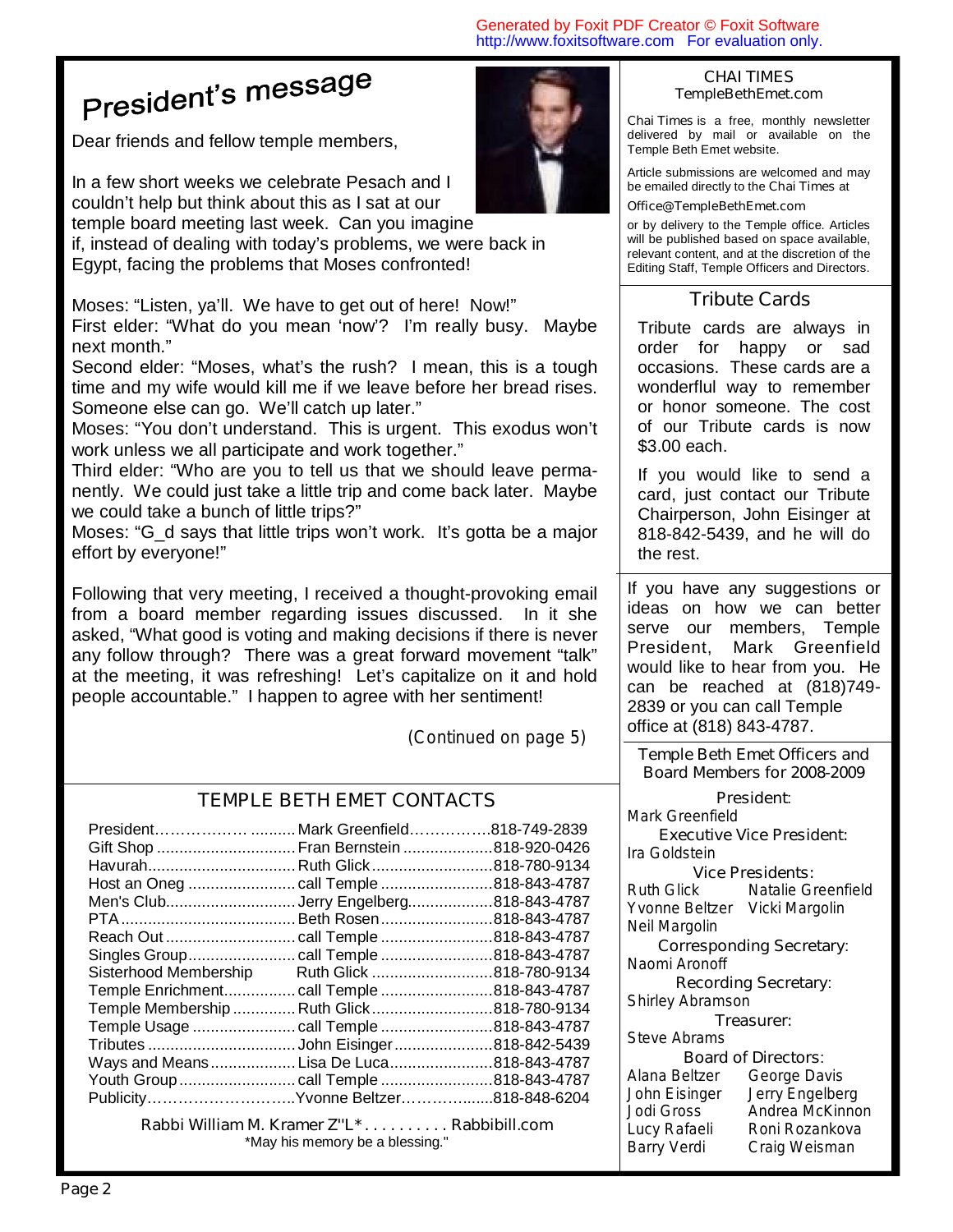The questions are, how has the world been changed by our experiences and has the world been able to use these two aspects of our history to make for a better world? Truly, I am not sure it has. Ethnic cleansing still occurs throughout the world. People are being tortured for no other reason than that they are from a different ethnic group or religion or even geographic region of the same country. Freedom for many people is still elusive.

 Personally, of late, I have been a victim of a form of Anti-Semitism I did not expect. On more than one occasion in my classroom, Armenian students have told me that "Jews were responsible for the Armenian Genocide." As a good teacher, I investigated and sure enough this untrue, evil, and potentially deadly rumor is being circulated in that community. And as we learned from Josef Goebbels, Nazi Minister of Propaganda, "If you repeat a lie often enough, people will believe it." So now we are ourselves accused of committing genocide. It reminds me of the blood libels of years past where we were accused of using Christian children's blood to make Matzo. To us, who have an aversion to blood in our food, the absurdity was only surpassed by the level of belief that people were willing to give the LIE. Here, too, we were victims of the genocide as the Turkish leadership sought to harm the early Zionist settlers in Israel. Yet the lie persists. How do we overcome the lies that continue to be fomented about our people?

 We have to do more than we have done in the past. We need to invite people from other communities, especially the new immigrant ones, to learn, worship, sit, talk and discuss with us about their triumphs and their tragedies, their joys and their sorrows. We must welcome people's questions about who we are, where we have come from and how we have acted during our own times of trauma. We must look to include, not exclude; we will seek to join, not separate; we shall love, hate and, most of all, we passionately celebrate together the completeness of Shalom. Hag Pesach Sameach.

B'ahava,

Rabbi Mark

We acknowledge with thanks, donations from *Michael & Linda Carmody* and *Mr. & Mrs. H. Carmody.* 

### **Rabbi Says**: (Continued from page 1) **April Yahrzeit Donations**

**Dennis Brown**  .. *In loving memory of Kasey Maxwell Brown*  **Henry Kapson**  .. *In loving memory of Ester Kapson*  **Lois Jones**  .. *In loving memory of Freda Slairn*  **Helen T. Lott**  *In loving memory of Rabbi Aron Tanzer*  **Jerry Everakes**  .. *In loving memory of Herman Everakes*  **Marshall & Sharon Maydeck**  .. *In loving memory of David Maydeck*  **Phyllis Jacob-Shear**  *In loving memory of Donald Jacob*  **Naomi Aronoff**  *In loving memory of Howard Segal*  **Joyce & Bill Feinsilber**  *In loving memory of June Beck*  **Manuel Silverstein**  *In loving memory of Miriam Ruth Silverstein*  **Freda & Hubert Murez**  *In loving memory of Ida Kushner*  **Andy Merrill**  *In loving memory of Susan Merrill*  **Beverly Genereux**  *In loving memory of Nathan Rose & Frank Genereux*  **The Fogelman Family**  *In loving memory of Michael Etkin*  **Elaine Fishman**  *In loving memory of Dick Fishman*  **Andy Merrill**  *In loving memory of Susan Merrill*  **Harriet Winnick**  *In loving memory of Viola Krone*  **Barry Verdi**  *In loving memory of Jose Villarreal*  **Alan & Fran Ravine**  *In loving memory of William Ravine*  **Pat Calder**  *In loving memory of Max and Jennie Patlach and Cathy Ann Calder*  **Barbara Moore**  *In loving memory of Jim Moore*  **Gilda & Michael Siegel**  *In loving memory of Marcia Siegel Tanzman*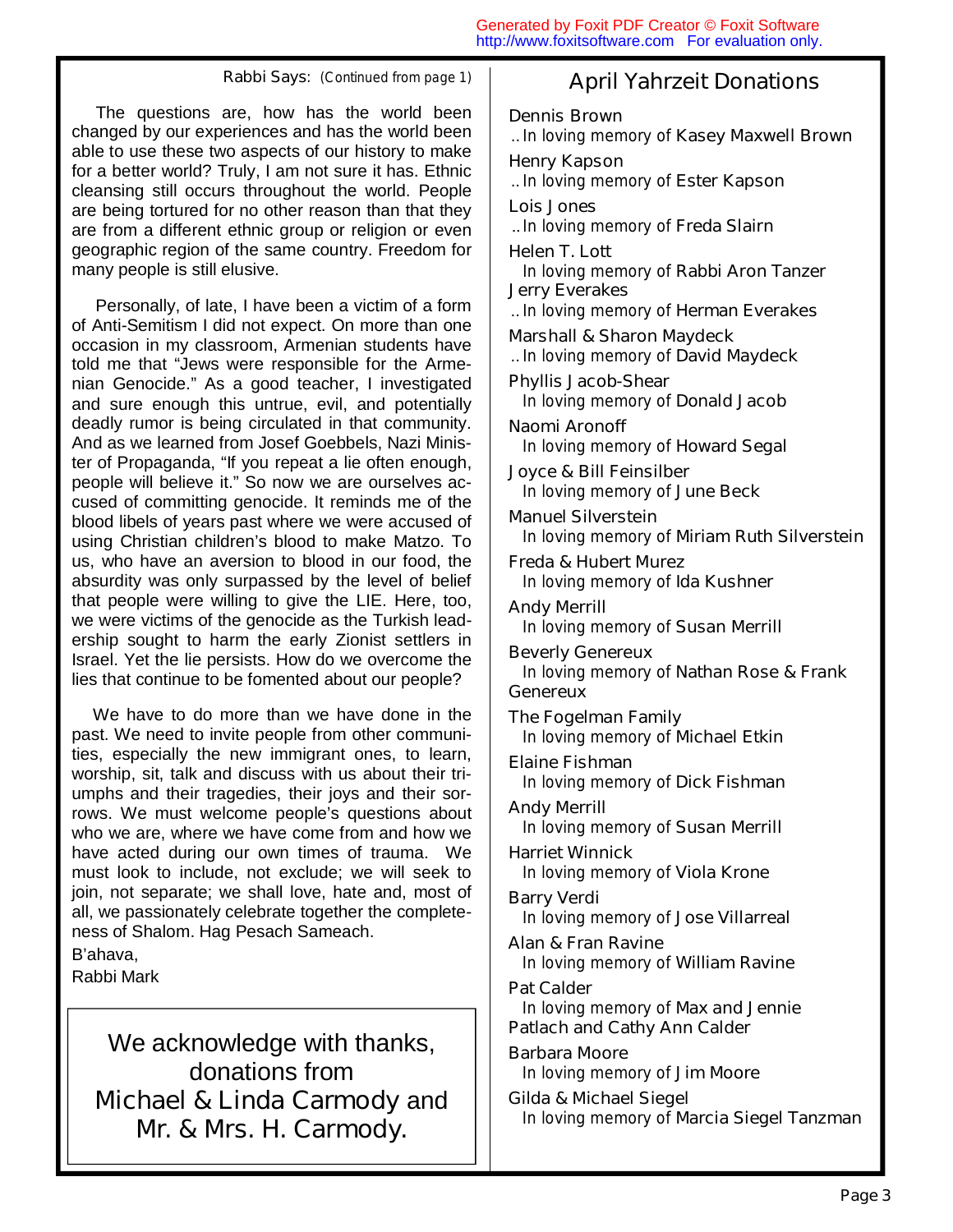# Temple Member Chai Lights

Temple Beth Emet rolls out the welcome mat for two new members:

### *Sue Schohan*  and *Linda Margulis*

We are delighted that you have joined our Temple Beth Emet family!

Thanks to all, wish we could have been there. This past weekend Mimi led the Burbank Girls Under 10 soccer team to five straight wins to claim the California Section Championship …scoring all 3 goals in a 3-2 double-overtime victory over Canyon Country in the gold medal finals game. Burbank GU-10 All-stars are one of only four teams left state-wide that will vie for out-right California champion in Davis, California near San Francisco. It's been 10+ years since any AYSO team has advanced this deep into the state finals.

And, we were thinking of our friends at the Purim carnival in-between games; while three of our four children enjoyed the wonderful carnival.

Thanks again to all that put in their energies and love,

Mark, Mimi and Tiger family

Special thanks to the parents of Grades 2 and 3 for co-hosting the Oneg Shabbat on March 13th, especially *Laurie Kiersten, Margaret Goldfarb, Sandra Lewin and Mary Langer*.

Mrs. B's class did a fabulous play during the service. The children were wonderful and we were delighted!!

### Mitzvah of bikkur holim

We would like to know if you are ill, in the hospital (or being treated at home), not as an exercise in gossip, but as an opportunity for **bikkur holim**, to extend a helping hand or a word of encouragement to the sick person. Yet it is quite possible you are not yet ready to share the private fact of being sick with us. We are ready, whenever, you are ready.

 *\*Debbie Lubell had surgery \*Maurine Gold had cataract surgery \*Lisa De Luca fell and broke her leg*  We wish them a speedy return to good health! **Remember the sick with cards, calls and visits.**

### **Temple Beth Emet Community Needs**

- Are you in need of employment?
- ♦ Are you in need of someone to employ?
- Do you need help with chores?
- ♦ Do you have housing needs, vehicle needs or miscellaneous needs?

This column was created to assist members in finding help with their needs. If you would like to place an announcement in this column, call the office and describe the need in 25 words or less, leave a suitable telephone number and your first name. We will post it in the next month's Chai Times for two issues.

> *Please let us know if you are in need of a job or if you are in need of someone to employ. Call the Temple office.*

*Employment wanted Eager college student looking for part-time/full-time employment.* 

*Contact the Temple office if you have employment needs.*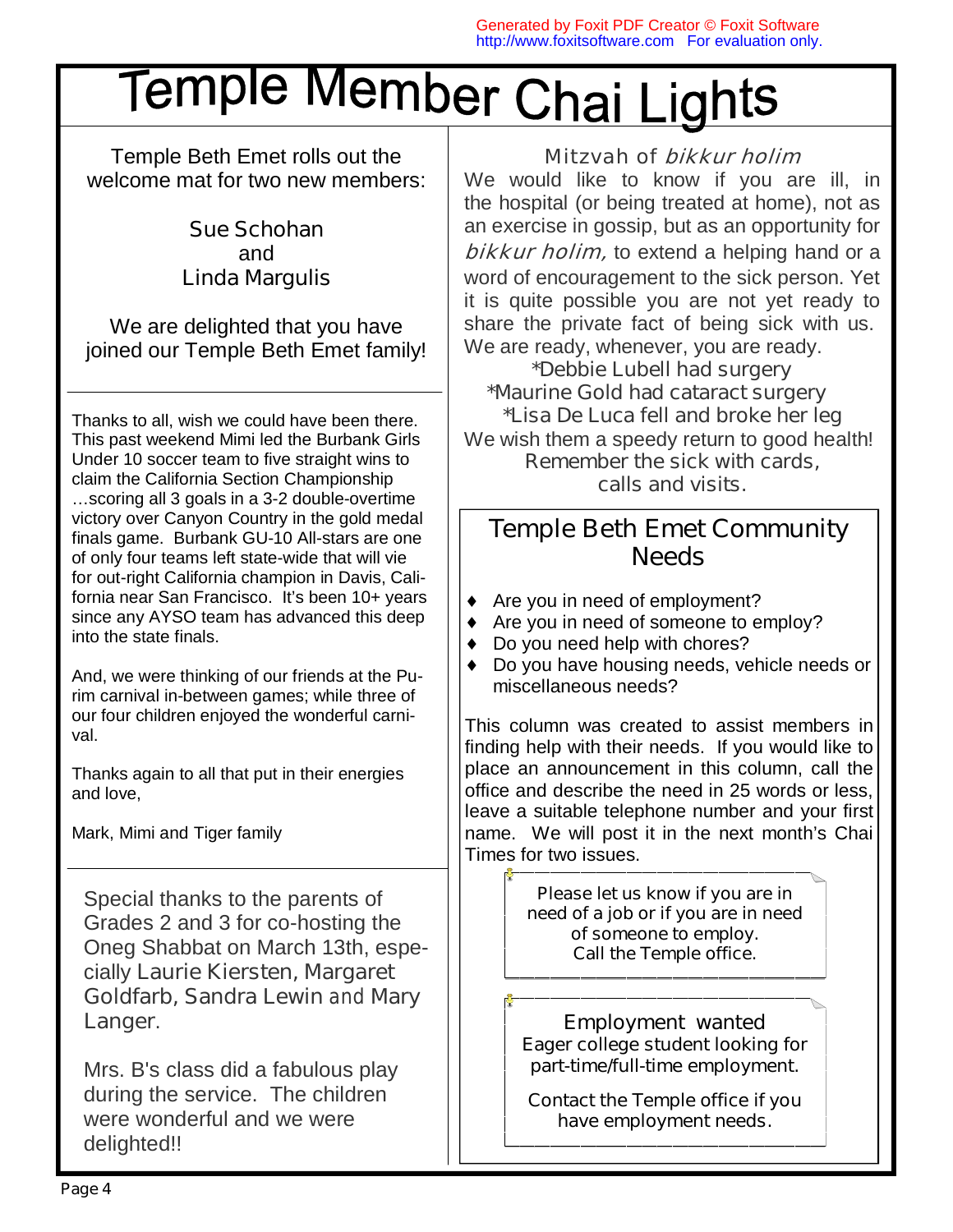## Sisterhood

Sisterhood has a wonderful gift shop that has been stocked beautifully by Fran Bernstein for the Passover holiday. If you see something you like ask Lucy or Lisa De Luca and we will be very happy to serve you.

Sisterhood is struggling a bit to find happy helping hands for serving Friday night Onegs, B'nai Mitzvahs and special occasions like our Passover dinner. If you would like to volunteer to help (even if you are not in Sisterhood) let the office know we would love the gift of your time.

Our next Sisterhood meeting is set for **Sunday, April 5th at 10AM** in Blum Hall. All are welcome. We are especially looking forward to having the sisters with experience attend.

Sisterhood will start to create a nominating committee so we may fill the officers positions available. There will be a list of positions and the responsibilities on the temple website.

Wishing you a wonderful Pesach, Lisa De Luca

*President's Message (Continued from page 2)*

At that meeting, like many others, a number of good ideas were presented. Although a few members are already doing a tremendous amount of work, when other people were asked to take on leadership roles or at least participate in making the ideas into reality, no one readily volunteered. Instead, they sat on their hands, silent. So how do we "hold people accountable" when so many members are so involved in their own priorities that they are willing to bring forward ideas but are not willing to implement them? This is the question that has bothered me for many years. I believe that the answer is in examining how we set our priorities. When I saw problems, I raised the issues and then set about solving them through creating and running activities for the temple. Ask yourself: is the temple important to you? Obviously, nagging and cajoling don't increase participation. Blaming other people for something not done doesn't work either. Examine your priorities. If this temple is important to you, put your thoughts into action. Participate!

Sincerely, Mark Greenfield President Temple Beth Emet

## **DAYS OF REMEMBRANCE – 2009**

Tuesday, April 21, 2009

### *"We Did Fight Back: The Jewish and Russian Partisan Armies"*

The Burbank Days of Remembrance Commemoration, Yom Hashoah, will take place this year on Tuesday, April 21 at 7:45 PM at First Presbyterian Church, 521 E. Olive. The event is sponsored by the Burbank Human Relations Council together with fourteen Burbank churches and the two Jewish Temples.

The speaker this year will be Temple member Major General John Harrel. His topic will be "We Did Fight Back: The Jewish and Russian Partisan Armies", based on a forthcoming book he is writing. Rabbi Mark Sobel will be the Responder.

There will be a Memorial Candle Lighting by survivors of the Holocaust, a Kaddish and readings by representatives of the sponsoring religious organizations. Music will be provided by First Presbyterian Church choir, Cantorial Soloist Sharon Mack and Robyn Kreisberg.

A reception will take place following the program. There is no admission charge and the public is invited. All Temple members are encouraged to attend this inspiring program. For more information, call Sylvia Sutton at 818- 842-3935.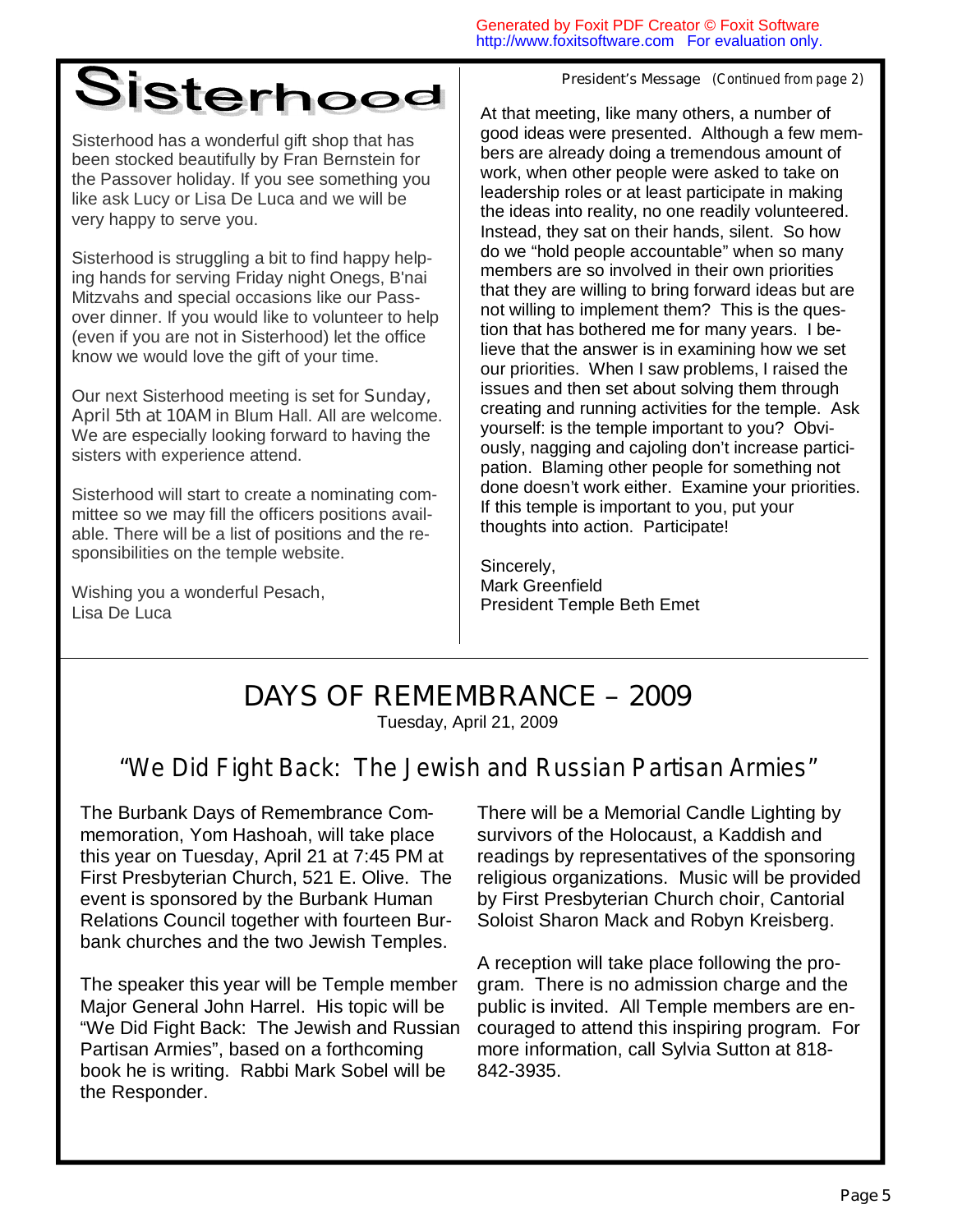| 2009                                                        | <b>April</b>            |                                                                                                                                      | 5769                                                                                                                     |  |
|-------------------------------------------------------------|-------------------------|--------------------------------------------------------------------------------------------------------------------------------------|--------------------------------------------------------------------------------------------------------------------------|--|
| <b>Sunday</b>                                               | <b>Monday</b>           | <b>Tuesday</b>                                                                                                                       | Wednesday                                                                                                                |  |
|                                                             |                         |                                                                                                                                      | 1                                                                                                                        |  |
| 5<br>10:00 AM<br><b>Sisterhood meeting</b>                  | 6                       | $\overline{7}$                                                                                                                       | 8<br>6:15 PM Cribbage Club<br><b>Erev Passover</b><br>1st Seder<br><b>Anniversary - Warsaw</b><br><b>Ghetto Uprising</b> |  |
| 12                                                          | 13                      | 14                                                                                                                                   | 15<br>6:15 PM Cribbage Club                                                                                              |  |
| 19                                                          | 20                      | 21<br>7:45 PM Yom Hashoah<br><b>First Presbyterian Church</b><br>521 E. Olive Avenue<br><b>Burbank</b><br><b>Days of Remembrance</b> | 22<br>6:15 PM Cribbage Club                                                                                              |  |
| 26<br>9:30 AM<br><b>Men's Club Meeting</b><br>and breakfast | 27                      | 28                                                                                                                                   | 29<br>6:15 PM Cribbage Club<br><b>Israel Independence</b><br>Day                                                         |  |
| $\mathbf{3}$                                                | $\overline{\mathbf{4}}$ | $\overline{5}$                                                                                                                       | 6<br>6:15 PM Cribbage Club                                                                                               |  |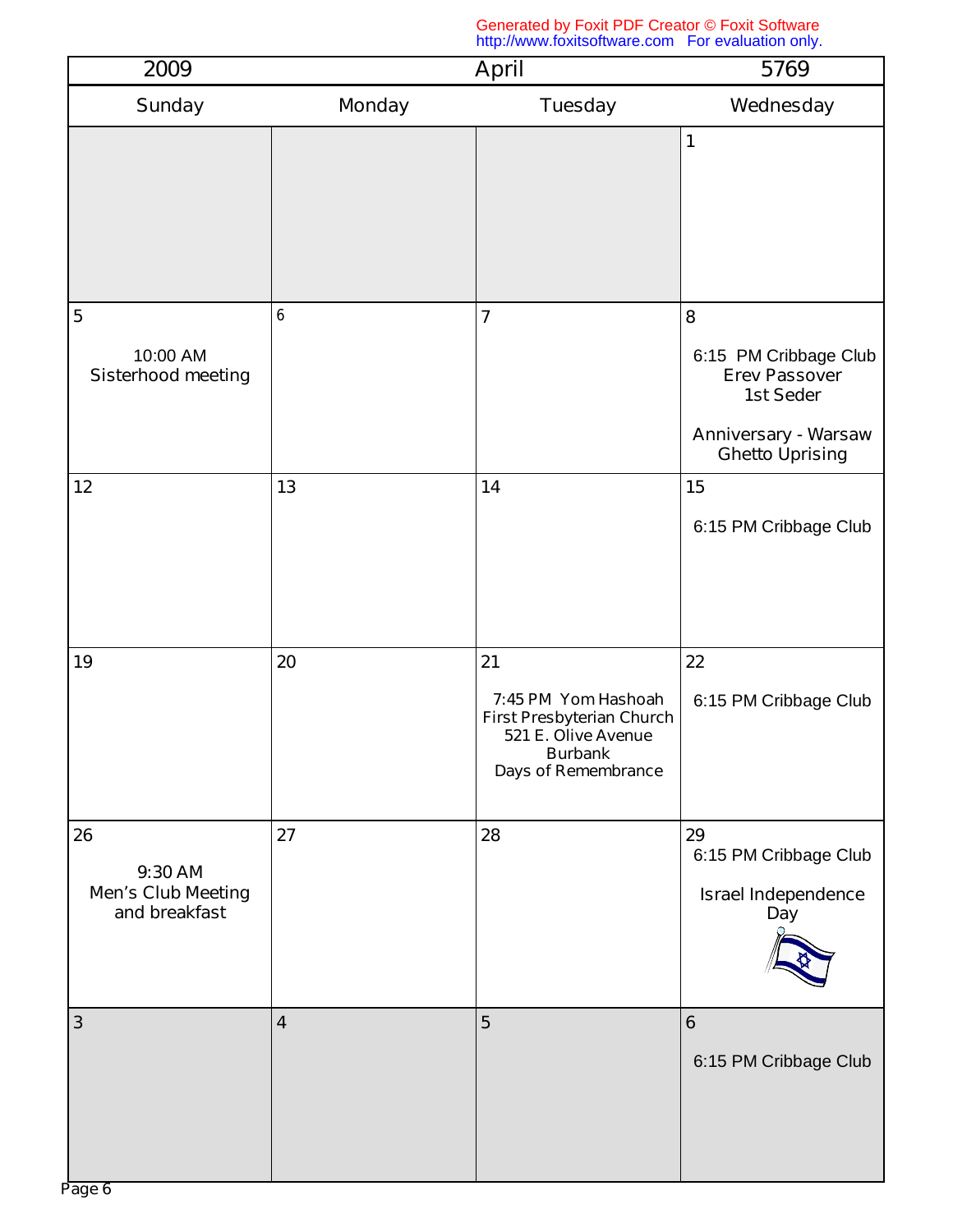| 2009                                                 | <b>April</b>                                                                        | 5769                                                                         |
|------------------------------------------------------|-------------------------------------------------------------------------------------|------------------------------------------------------------------------------|
| <b>Thurs</b>                                         | <b>Friday</b>                                                                       | <b>Saturday</b>                                                              |
| $\overline{2}$                                       | $\mathbf{3}$<br>7:30 PM Shabbat Services<br>Jr. Choir Performing                    | $\overline{\mathbf{4}}$<br>9:00 AM Religious School<br>11am Children's Seder |
| $\boldsymbol{9}$<br>1st day of Passover<br>2nd Seder | 10<br>7:30 PM Shabbat Services                                                      | 11<br><b>No Religious School</b><br>6:00 PM-Community Seder                  |
| 16                                                   | 17<br>7:30 PM Shabbat Services<br>Oneg Shabbat hosted by the<br><b>Smith Family</b> | 18<br>9:00 AM Religious School<br><b>Spencer Smith Bar Mitzvah</b>           |
| 23                                                   | 24<br><b>7:30PM Shabbat Services</b>                                                | 25<br>9:00 AM Religious School<br>Movie after religious school               |
| 30                                                   | $\mathbf{1}$<br>7:30PM Shabbat Service                                              | $\boldsymbol{2}$<br>9:00 AM Religious School                                 |
| $\overline{7}$                                       | 8<br>7:30 PM Shabbat Services                                                       | $\boldsymbol{9}$<br>9:00 AM Religious School                                 |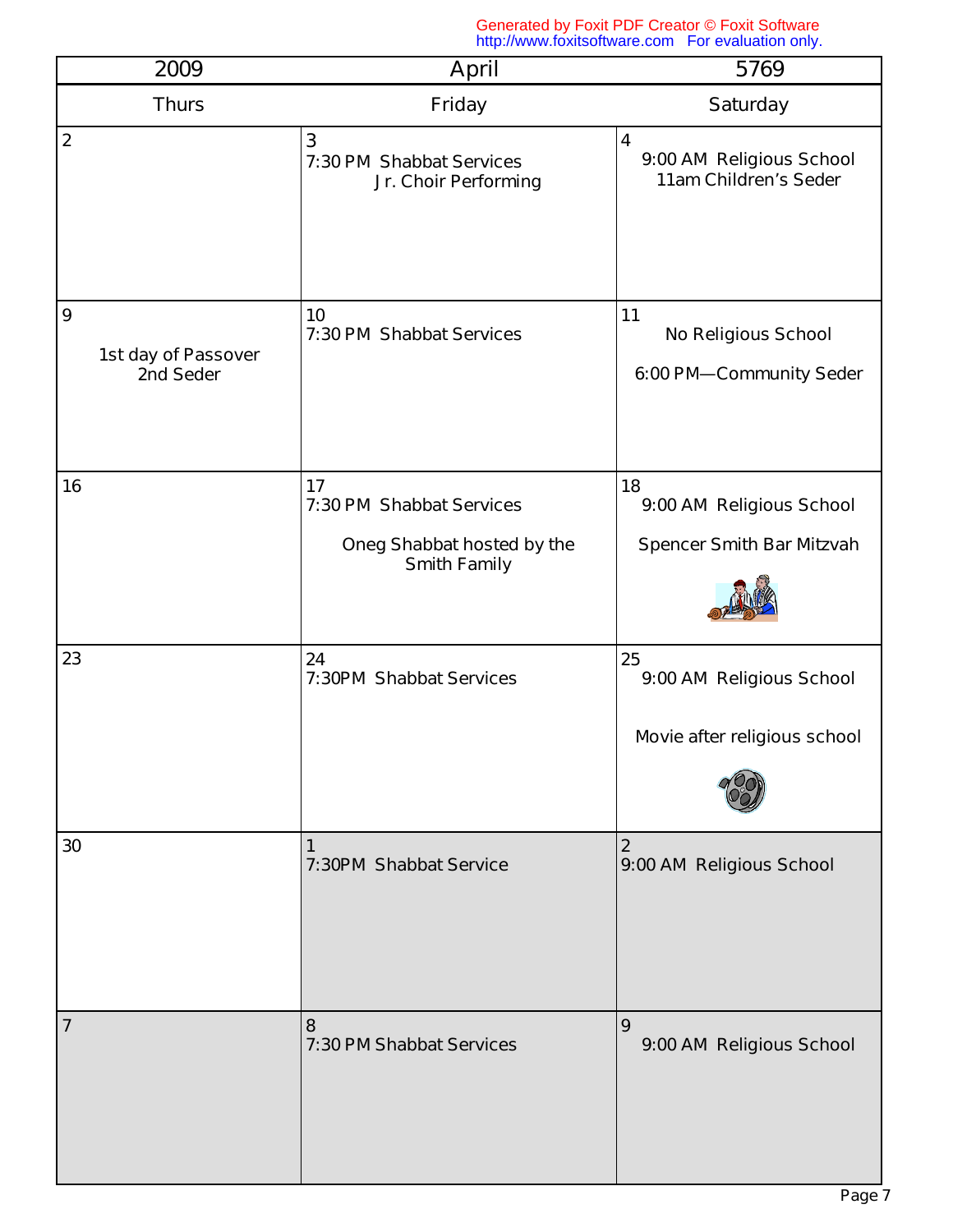## April Yahrzeits

| <b>NAME</b>               | <b>REMEMBERED BY</b>  | <b>DATE</b> | <b>NAME</b>               | <b>REMEMBERED BY</b>    | <b>DATE</b> |
|---------------------------|-----------------------|-------------|---------------------------|-------------------------|-------------|
| <b>April 3 at Temple</b>  |                       |             | <b>April 24 at Temple</b> |                         |             |
|                           |                       |             | Anna Osbaum               | Marjorie Jacobs         | Apr. 19     |
| Margot Palmer             | Marlene Dreyfuss      | Apr. 1      | Doris Linger              | Alexander Linger        | Apr. 19     |
| <b>Charles Jones</b>      | Lois Jones            | Apr. 2      | Joseph Friedman           | Congregation            | Apr. 20     |
| Matilda Bayer             | <b>Fred Bayer</b>     | Apr. 2      | Louis M. Phillips         | <b>Harvey Phillips</b>  | Apr. 21     |
| David Levinson            | Congregation          | Apr. 3      | Herbert G. Sommerfeld     | Monica Pink             | Apr. 21     |
|                           |                       |             | Anthony Mendez            | <b>Elizabeth Postal</b> | Apr. 21     |
|                           |                       |             | Suzanne Galland           | Pamela Franklin         | Apr. 21     |
| <b>April 10 at Temple</b> |                       |             | <b>Ruth Noakes</b>        | <b>Toby Berman</b>      | Apr. 22     |
| Philip Levinson           | Congregation          | Apr. 5      | <b>Ben Zimberoff</b>      | Carla Berman            | Apr. 22     |
| <b>Edith Lapidus</b>      | <b>Barry Verdi</b>    | Apr. 5      | Lena Green                | <b>Harland Green</b>    | Apr. 22     |
| <b>Samuel Mintz</b>       | <b>Bernard Berman</b> | Apr. 5      | Mario Guzman              | Lila Tepper             | Apr. 23     |
| Ann Goldstein             | Ira Goldstein         | Apr. 8      | Ronnie Avarbuch           | Mitzi Rattner           | Apr. 23     |
| Florence Doreen Perl      | Melinda Swiecicki     | Apr. 9      | Adelaide Jacobs           | Rosslyn Block           | Apr. 23     |
|                           |                       |             | Miriam Dubinsky           | <b>Bennett Kayser</b>   | Apr. 23     |
| <b>William Saunders</b>   | Jan Burns             | Apr. 9      | Sara Levin                | Eugene Levin            | Apr. 23     |
| Phillip Rocklin           | Sandra Phillips       | Apr. 10     | Mary Cohen                | Lisa Levitt             | Apr. 24     |
| Mary Kahn                 | Howard Kahn           | Apr. 11     | Leah Fine                 | Mimi Dudley             | Apr. 25     |
| Pauline Zober             | Maurine Zober Gold    | Apr. 11     | Miriam Grunner            | Shirley Abramson        | Apr. 25     |
| Roberto Rachilewski       | Silvia Berger         | Apr. 11     |                           |                         |             |
|                           |                       |             | <b>May 1 at Temple</b>    |                         |             |
| <b>April 17 at Temple</b> |                       |             | <b>Bernard Marcus</b>     | Valerie Bernath         | Apr. 26     |
|                           |                       |             | Harvey Scher              | Merle Scher             | Apr. 26     |
| Fannie Zimmer             | Congregation          | Apr. 12     | Louis Mehlman             | Phyllis Mehlman         | Apr. 27     |
| Meyer Frank               | David Frank           | Apr. 13     | Milton Kleinberg          | Frances Kleinberg       | Apr. 28     |
| Rose Mardarossian         | Monica Pink           | Apr. 15     | Milton Dacher             | <b>Bernice Dacher</b>   | Apr. 28     |
| <b>Hedwig Prinz</b>       | <b>Ruth Prinz</b>     | Apr. 16     | Alex Kanigher             | <b>Talbert Kanigher</b> | Apr. 28     |
|                           |                       |             | Helen Stein               | <b>Russell Beck</b>     | Apr. 29     |
| Selig Alter Levy          | Eve Levy              | Apr. 16     | James Craig Sloves        | Myra Sloves             | Apr. 29     |
| Sonja Murez               | <b>Herbert Murez</b>  | Apr. 17     | <b>Robin Garrett</b>      | Norma Resnick           | Apr. 29     |
| Harry Stein               | <b>Bernice Dacher</b> | Apr. 18     | Ida Nemzer                | M/M Marvin Nemzer       | Apr. 30     |

I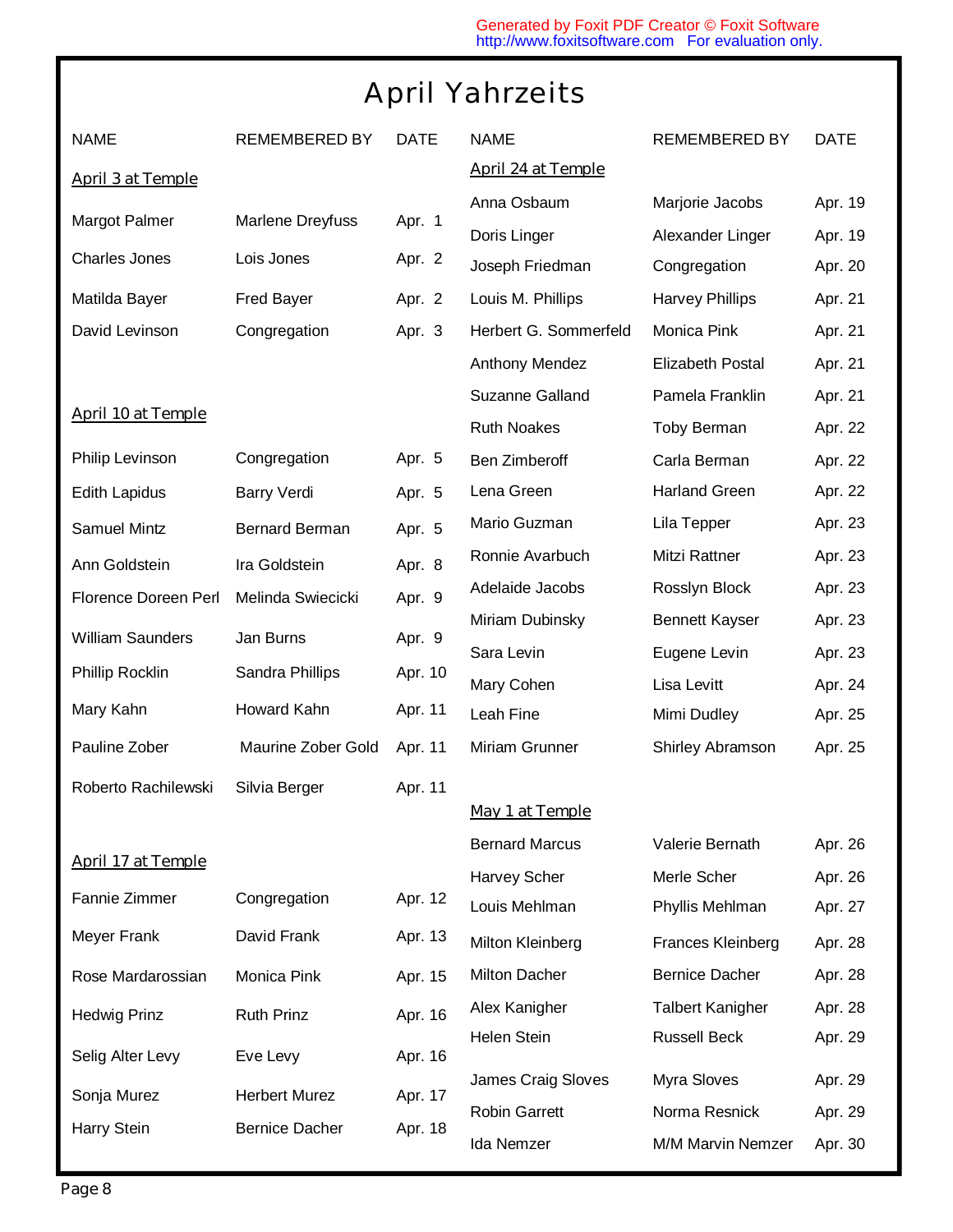**C I V I L W A R** ( 1 8 6 1 - 1 8 6 5 ) Following is a letter written by a Jewish Confederate soldier, Isaac J. Levy of the 46th Virginia infantry, from camp in Adams Run South Carolina, describing to his sister how he and his brother Ezekiel ("Zeke") observed Passover while in the army.

Adams Run April 24, 1864

### Dear Leonora,

No doubt you were much surprised on receiving a letter from me addressed to our dear parents dated on the 21st which was the first day of Passover. We were all under the impression in camp that the first day of the festival was 22nd and if my memory serves me right I think that Ma wrote me that Passover was on the 22nd. Zeke was somewhat astonished on arriving in Charleston on Wednesday afternoon to learn that that was the first Seder night. He purchased Matzot sufficient to last us for the week. The cost is somewhat less than in Richmond, being but \$2 a pound. We are observing the festival in a truly orthodox style. On the first day we had a fine vegetable soup. It was made of a bunch of vegetables which Zeke brought from Charleston containing new onions, parsley, carrots, turnips, and a young cauliflower; also a pound and a half of fresh beef, the latter article sells for four dollars per pound in Charleston. Zeke E. did not bring us any meat from home. He brought us some of his own, smoked meat which he is sharing with us; he says that he supposes that Pa forgot to deliver it to him. No news in this section at present. Troops from Florida are passing over the road enroute for Richmond. 'Tis probable that we will remain in this department and were it not for the unhealthy season which is approaching, [we] would be well satisfied to remain here. We received this morning Sarah's letter of the 18th and are truly sorry to hear that her sight is affected and trust that in a few days she will have recovered entirely her perfect sight.

Love to all, Your affectionate brother Isaac J. Levy

Did you know that there are more than 30 different positions (Board, Committees, Coordinators) that make our Temple operate? If we equitably distrib-

Generated by Foxit PDF Creator © Foxit Software http://www.foxitsoftware.com For evaluation only.

### *Together we can make a difference!*

uted those responsibilities among our entire membership, that would mean that once every 5 years YOU would need to assume one of

these governing responsibilities! Please call the office, to learn more about any of these task or to let us know what you are interested in doing. Together we CAN make a difference!

### **Officers**

President Executive VP VP Recording Secretary Corresponding Secretary **Treasurer** Board Member

### **Committee Workers**

**Executive** Finance Education/Religious **School** Membership Ritual Committee Ways & Means/ Fund-Raising Usage and Calendar Building / Maintenance Nominating

**Coordinator Workers** Adult Education Bulletin **Communications Historian** Havurah **Library** Music and Choir **Outreach Parliamentarian Publicity Singles** Social Action Temple Enrichment **Tribute** Ushers/Greeters **Website** Youth

**Thanks to everyone for making the Purim carnival so successful -- especially:** 

- *Confirmation Class (Aleesa, Ezra, Katy, Zoey, Carly)*
- *Teaching Assistants (Sara, Cody, Barry)*
- *Teachers (Shirley, Bernice, Laurie, Roni, Martin, Mahnaz, Sheila)*
- *Jerry Engelberg Lucy Rafaeli*
- *Stacie Barlow Margaret Goldfarb*
- *Henry & Jodi Gross Naomi Aronoff*
- *Scott & Elaine Fishman Mark Greenfield*
	- *Joseph & Ana Fischer Jeannie Mintz*
- *Michael & Ava Silverstein*

 (If I overlooked someone, please accept my heartfelt and humble apology!)

We had more than 15 activities ongoing with plenty of opportunities to get win tickets. With everyone's help, the kids had a fabulous time and took home some pretty cool stuff.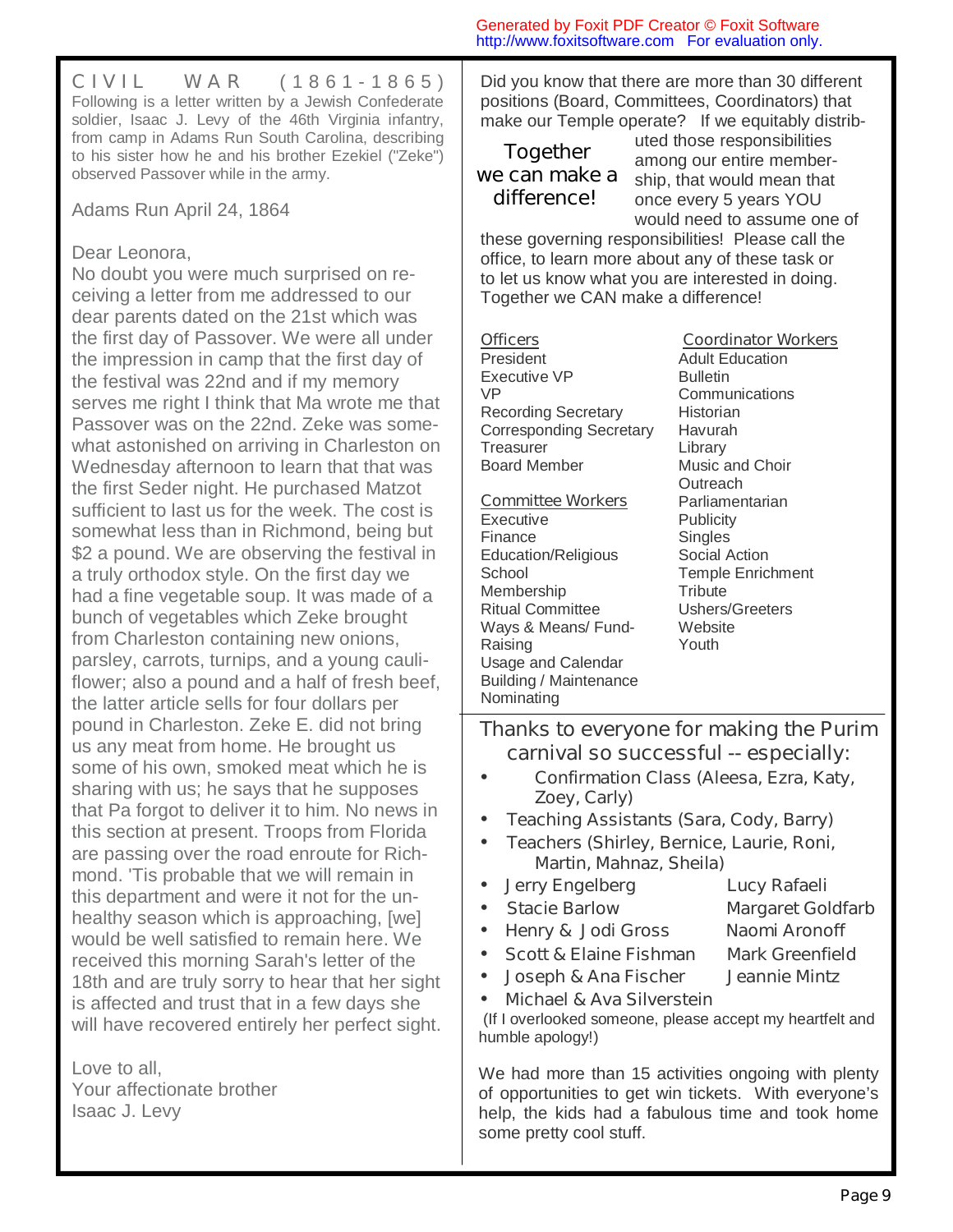| <b>IRA L. GOLDSTEIN</b><br><b>ATTORNEY AT LAW</b><br>2550 N. Hollywood Way, Suite 201<br>Burbank, California 91505<br>(818) 845-1421<br><b>Estate Planning - Probate - Family Law</b><br><b>Civil and Business Matters</b>                                     | <b>Babysitting Service</b><br><b>Katy and Zoey Rosen</b><br>$(818) 843 - 7242$<br>We are Certified Babysitters<br>by the American Red Cross<br>of Santa Monica                                                                                                                                                                                                                                                                                                                                                                                                |
|----------------------------------------------------------------------------------------------------------------------------------------------------------------------------------------------------------------------------------------------------------------|---------------------------------------------------------------------------------------------------------------------------------------------------------------------------------------------------------------------------------------------------------------------------------------------------------------------------------------------------------------------------------------------------------------------------------------------------------------------------------------------------------------------------------------------------------------|
| 1741 North Rose Street<br>John. S. Manocchia<br>Burbank, CA 91505<br><b>Auctioneer/Realtor</b><br>Mobile (818) 266-1372<br>Tel-Fax (818) 848-8436                                                                                                              | HILLSIDE<br>MEMORIAL PARK AND MORTUARY<br><b>Special discounts and financing</b><br>for members of Temple Beth Emet<br><b>Paul Goldstein, Director of Sales</b><br>6001 Centinela Ave., Los Angeles, CA 90045<br>(800) 576-1994 (310) 641-0707 FD 1358<br>www.hillsidememorial.org                                                                                                                                                                                                                                                                            |
| <b>HEADLINES SALON</b><br>Ask for Mike or Jeanette<br><b>Michael Martone</b><br>Owner/Stylist<br>2819 W. Magnolia Blvd.<br>Burbank, California 91506<br>818-841-9881                                                                                           | Ralph's grocery store has changed their community<br>contribution/Ralph's Reward program. Even if you<br>have signed up for rewards in the past, you must to<br>do it again. You may do so in store or go to this link:<br>https://customer.ralphs.com/ManageCommunityRew<br>ardsStep1.aspx and you will be directed through the<br>sign in process, it is very easy! We are listed as Bur-<br>bank Temple Beth Emet. Every time you shop and<br>use your rewards card, the temple with get a per-<br>centage of the total. No easier fundraising than this!! |
| <b>Temple Beth Emet</b><br>600 N. Buena Vista St<br>Burbank CA 91505<br>$(818)843 - 4787$<br>"the temple<br>with a heart"<br><b>An Independent Reform Congregation</b><br>Fran Bernstein<br>Kiddush Planner<br>We Welcome You To Our Friday Services - 7:30 PM | We are always looking for interesting and new<br>content for our temple website! Please check<br>out the site and e-mail Alana Beltzer with your<br>content ideas!<br>www.templebethemet.com<br>tbe.editor@gmail.com<br>Learn how your child might be eligible<br>to receive a Jewish camp scholarship<br>by going to <b>www.onehappycamper.org</b><br>or by calling (323) 761-8320.                                                                                                                                                                          |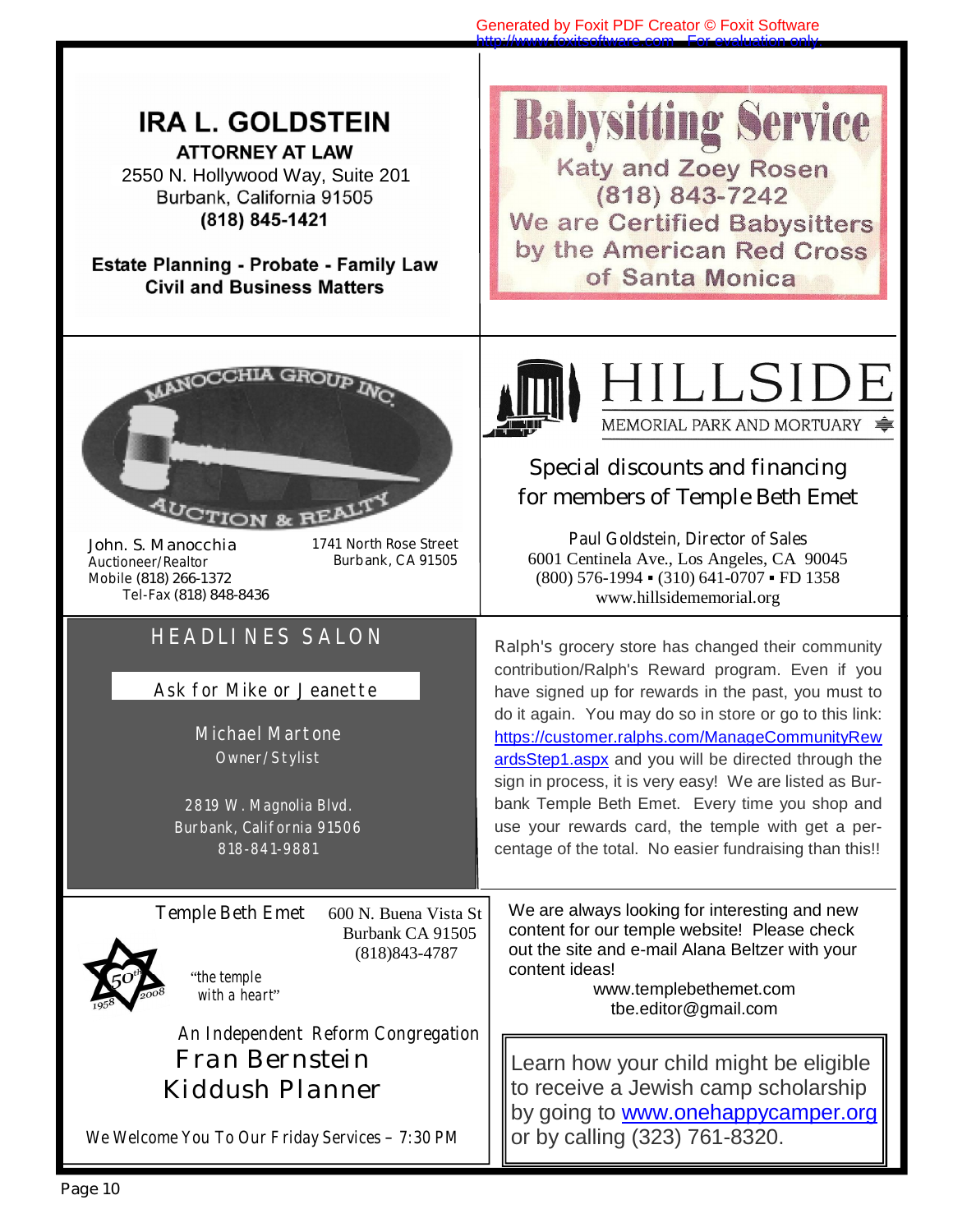

**General Merchandise**  *"You Want It, We Can Get It"*  **3407 Wyoming Ave. Burbank, CA** 

 Mark Greenfield Cell (818) 749-2839 Phone (818) 954-8861 Fax (818) 954-8861

## Recycling

**Raise Funds for the Temple and Help the Environment at the Same Time!**

**CELL PHONES:** Simply collect cell phones from your parents, friends, neighbors, & from businesses in your community.



**ALUMINUM CANS: Don't throw that** empty soda can away. Collect aluminum cans from your friends, family and neighbors and bring them to the Temple so they can be redeemed for cash. (Please rinse out)

**TONER, INK JET CARTRIDGES & USED BATTERIES**: *Bring them in and we will recycle them for you.*





PHOTO · DIGITAL · VIDEO

**Henry Gross** Certified Photographic Consultant

519 N. Glenoaks Blvd. Burbank, CA 91502

Phone: (818) 841-5011 Fax: (818) 845-3331

Saturday

 $9 - 5$ 



*Brad & Cheryl Weinfeld Mark & Elsie Ringel* 

## **JOHN W. WALL, D.P.M.**

Diplomate American Board Of Podiatric Surgery

PODIATRY AND FOOT SURGERY

10% DISCOUNT FOR TEMPLE MEMBERS

1411 W. Olive Ave. Suite #C Burbank, CA 91506 Tel.: **818-846-4122**

**PLAN AHEAD. IT'S A GIFT OF LOVE. Rebecca O'Brien,**  Advanced Planning Representative

**800-600-0076 ext 337** 





### **Memorial Parks and Mortuaries**

**Hollywood Hills** FD1010 **Simi Valley** FD1745 5950 Forest Lawn Drive 6150 Mount Sinai Drive Los Angeles Simi Valley

**Dedicated to the entire Jewish community as a service of Sinai Temple of Los Angeles** 



lity www.aaamobility.com **Toll Free: 1-800-968-7464**